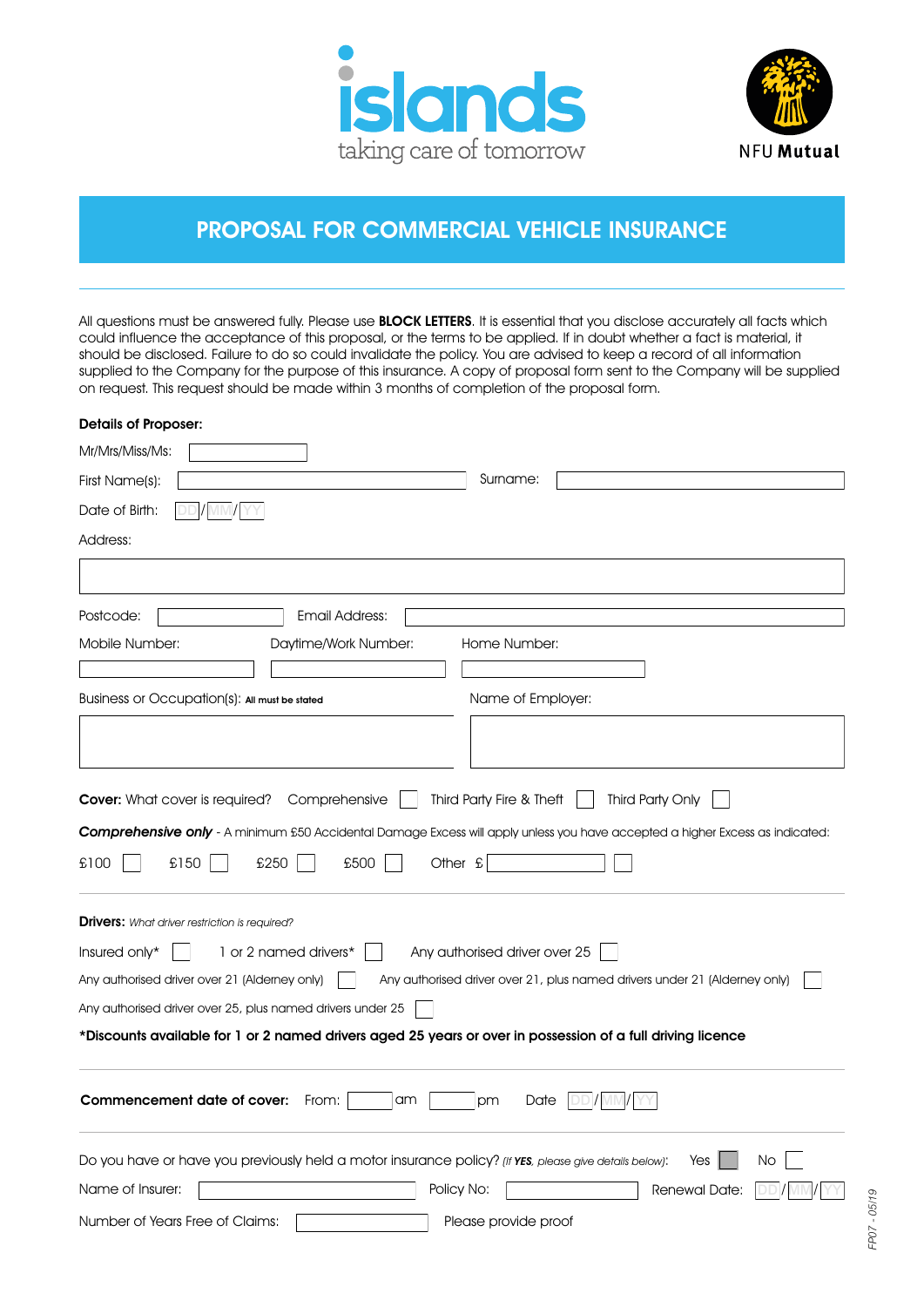## Particulars of Vehicles to be Insured:

| Make of<br>Vehicle | <b>Exact Model Body Type</b> | Year of Make Gross Vehicle Engine Size | Weight | cc/hp | Number of<br>seats | Value (£) | Registration<br>number |
|--------------------|------------------------------|----------------------------------------|--------|-------|--------------------|-----------|------------------------|
|                    |                              |                                        |        |       |                    |           |                        |
|                    |                              |                                        |        |       |                    |           |                        |
|                    |                              |                                        |        |       |                    |           |                        |
|                    |                              |                                        |        |       |                    |           |                        |

# Use of Vehicle(s):

| Select<br><b>Vehicle Use:</b> | <b>Description of use</b>                                                                                                                                                                                 | <b>Please tick</b><br>use required |
|-------------------------------|-----------------------------------------------------------------------------------------------------------------------------------------------------------------------------------------------------------|------------------------------------|
| Option 1<br>(standard use)    | Use for social, domestic and pleasure purposes and in connection with the Insured's business,<br>including the carriage of own goods within the Channel Islands.                                          |                                    |
| Option 2                      | Use for social, domestic and pleasure purposes and in connection with the Insured's business,<br>including the carriage of property of a third party for reward, within the Channel Islands.              |                                    |
| Option 3                      | Use for social, domestic and pleasure purposes and in connection with the Insured's business,<br>including the carriage of own goods within the Channel Islands and elsewhere.                            |                                    |
| Option 4                      | Use for social, domestic and pleasure purposes and in connection with the Insured's business,<br>including the carriage of property of a third party for reward, within the Channel Islands or elsewhere. |                                    |
| Option 5                      | Any other Use, such as carriage of passengers for hire or reward.<br>Please give details below:                                                                                                           |                                    |

#### The policy will not be operative if an accident occurs when any vehicle is being used other than in accordance with the type of use selected.

## General Questions:

| Will the vehicle(s) be used outside of the Channel Islands for more than<br>30 days? If YES give full details below                                                                                       | Yes | Νo  |
|-----------------------------------------------------------------------------------------------------------------------------------------------------------------------------------------------------------|-----|-----|
| Are the vehicle(s) registered in the name of the Proposer?<br>If NO give full details below                                                                                                               | Yes | No. |
| Has any vehicle been converted, modified or adapted in any way (for example;<br>engine performance, body styling handling or been kit or custom built)?<br>If YES complete a Modified Vehicle Report Form | Yes | No. |
| Has any audio equipment valued at more than £500 been fitted to the vehicle<br>(other than manufacturer's standard equipment)? If YES give full details below                                             | Yes | No. |
| Has the vehicle been fitted with any lifting equipment (for<br>example; tail gate, hoist, or crane)? If YES give full details below                                                                       | Yes | No. |
| Will any vehicle or trailer carry goods of an explosive,<br>inflammable or dangerous nature? If YES give full details below                                                                               | Yes | Nο  |

# Full details for above questions: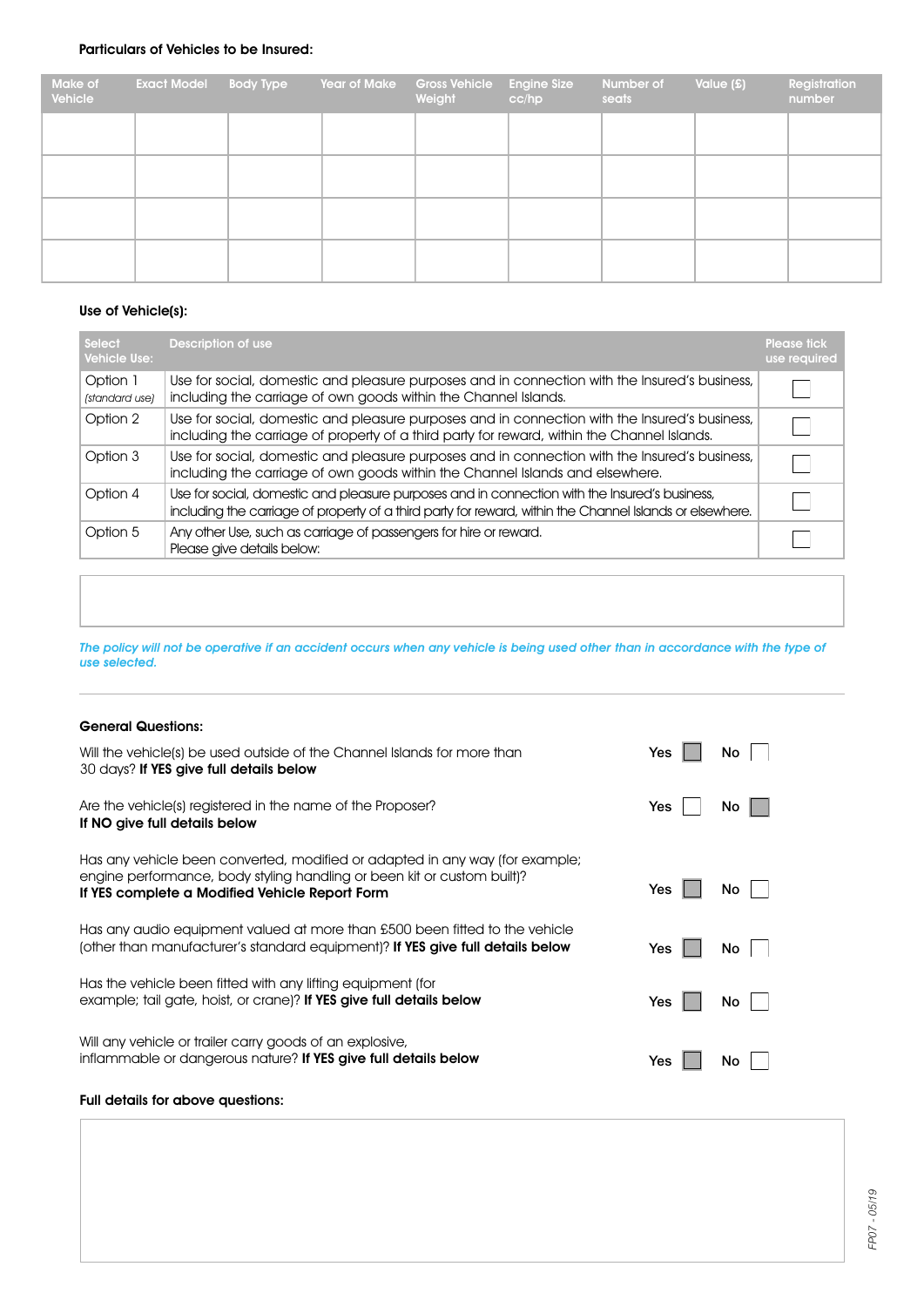| <b>Vehicle Location:</b>                                                                                                         |           |    |
|----------------------------------------------------------------------------------------------------------------------------------|-----------|----|
| Are the vehicle(s) normally kept at the above address?<br>If NO, please give address and post code of where the vehicle is kept: | Yes       | No |
|                                                                                                                                  | Postcode: |    |
| Are the vehicle(s) secured overnight in a locked compound or building?<br>If NO, please give details of where they are kept:     | Yes       | No |
|                                                                                                                                  |           |    |
|                                                                                                                                  |           |    |

## Drivers:

1. Please give the following information in respect of ALL persons (including you) who, to your knowledge, will or may drive any of the vehicles proposed for this insurance. Note: Any driver under 21 must be named.

| Miss/Ms | Mr/Mrs/ Full Name | Date of Birth | Licence Type (e.g. Country<br>Full or Provisional) of Issue | <b>Month &amp; Year Occupation</b><br><b>Obtained</b> |  |
|---------|-------------------|---------------|-------------------------------------------------------------|-------------------------------------------------------|--|
|         |                   |               |                                                             |                                                       |  |
|         |                   |               |                                                             | Мľ                                                    |  |
|         |                   |               |                                                             | V.                                                    |  |
|         |                   | <b>DD</b>     |                                                             | МN                                                    |  |
|         |                   |               |                                                             |                                                       |  |
|         |                   | D             |                                                             | v.                                                    |  |

Please send in a copy of the front and back of the licences for all drivers or bring the licences with you when you come to our office.

#### 2. Have you or has any driver:

| a) | any disease, physical or mental disability, loss of limb or eye, defective<br>vision or hearing?                                                                                | Yes | No. |
|----|---------------------------------------------------------------------------------------------------------------------------------------------------------------------------------|-----|-----|
|    | If so, has the disability been declared to the appropriate<br>Licensing Authority?                                                                                              | Yes | No. |
| b) | ever been refused insurance, had insurance cancelled, declared<br>void (as though it never existed) or had renewal declined, or had any<br>special terms or conditions imposed? | Yes | No  |
| C) | ever been declared bankrupt, or been the subject of bankruptcy<br>proceedings, court judgements, or made arrangements with creditors?                                           | Yes | Νo  |

#### If you have ticked any of the shaded answer boxes in 2 then please provide details below

3. Have you or has any driver had a motoring accident or loss or made any motor insurance claim (including personal injury) or had any motor claim made against them in the last five years?  $Yes \Box \ No$ 

#### If you have answered 'YES' to 3, please complete the details below

| Name of Driver | Date of Incident Description of | incident | Amount | <b>Example 1</b> Was the driver judged<br>paid (total) to be at fault (Yes/No) |
|----------------|---------------------------------|----------|--------|--------------------------------------------------------------------------------|
|                |                                 |          |        |                                                                                |
|                |                                 |          |        |                                                                                |

## 4. Have you or has any driver:

a) ever been convicted of, or charged with (but not yet tried), or received a police caution for any motoring offence (other than for a parking offence)?

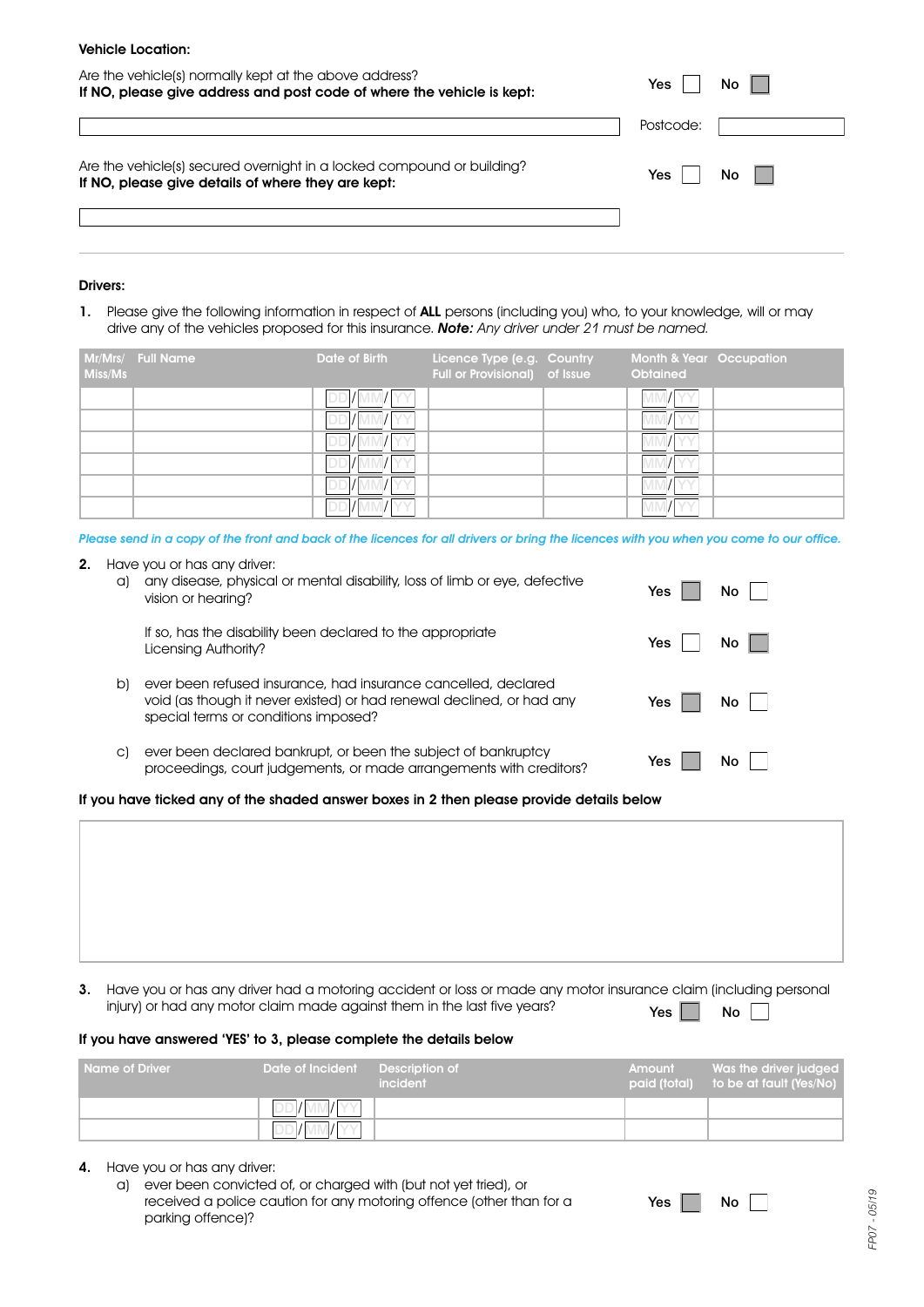| b) ever been convicted of, or charged with (but not yet tried) or     |
|-----------------------------------------------------------------------|
| received a police caution for any other criminal offence (not related |
| to motorina)?                                                         |

## If you have ticked any of the shaded answer boxes in 4, then please complete Conviction Questionnaire(s) available at www.islands.insure or from our office.

5. Have you examined your employees' driving licences? The Mondon State Mondon Yes No

| Nn<br>$\sim$ |
|--------------|
|--------------|

Trailers: State details of trailer(s) and cover required (e.g. comprehensive, third party fire & theft or third party only)

| <b>Make of trailer</b> | <b>Description</b> | <b>Value</b> | <b>Serial Number</b> | <b>Cover Required</b> |
|------------------------|--------------------|--------------|----------------------|-----------------------|
|                        |                    |              |                      | Comprehensive         |
|                        |                    |              |                      | TP Fire & Theft       |
|                        |                    |              |                      | Third Party Only      |
|                        |                    |              |                      | Comprehensive         |
|                        |                    |              |                      | TP Fire & Theft       |
|                        |                    |              |                      | Third Party Only      |

## Mutuality Statement

We are fully committed to the concept of mutuality believing that this is the best way of providing sustainable value for money to our customers.

As a mutual we have no shareholders and do not therefore pay dividends. As a result we have one of the lowest expense ratios in the insurance industry. We are committed to ensuring that the combined benefits of our mutuality and a low expense ratio are passed on to our General Insurance customers via keen prices, wide cover and good service and our Financial Services customers through low charges, quality investment returns and personalised service.

In order that current and future generations of customers continue to enjoy the benefits of mutuality all new policies issued by NFU Mutual contain a windfall assignment clause. Effectively this means that in the unlikely event of demutualisation any windfall payment arising from the policy you are taking out would be paid to NFU Mutual Charitable Trust rather than the policyholder.

## **Declaration**

I/We the undersigned, hereby declare that to the best of my/our knowledge and belief the information given in this proposal and declaration, which I/we have read over and checked, is true and complete and that I/we have not withheld any information material to the application. I/we agree and conform to the terms and conditions of NFU Mutual's policy when issued and I/we undertake to pay the premium when called upon to do so.

In consideration of NFU Mutual accepting my proposal:

- 1. I/we undertake and agree with NFU Mutual and the NFU Mutual Charitable Trust ("the Trust") to assign, pay or transfer to the trustees of the Trust all and any rights to which I/we may become entitled at any time by reason or in respect of my/our membership of NFU Mutual by reference to the policy proposed for, on, or in connection with, any transfer of part or all of NFU Mutual's business to any other person, firm or company or any change in the corporate status of NFU Mutual or any distribution out of the funds of NFU Mutual other than
	- a) the declaration of any customary annual, reversionary or terminal bonus attaching to a policy of life, annuity or capital redemption assurance or
	- b) any other benefit which the Board of NFU Mutual determines shall not be subject to my/our agreement to assign, pay or transfer;
- 2. I/we undertake to execute and deliver any transfer, deed and/or other documents together with any certificates of title or valuable consideration received by me/us as NFU Mutual or the Trust shall require in compliance with my/our undertaking and agreement set out above; and
- 3. I/we hereby irrevocably severally appoint NFU Mutual and the Trust and any officer of NFU Mutual or the Trust to act as my/our agent to execute on my/our behalf any assignment, transfer form, receipt or other document as may be required in order to effect the above assignment, payment or transfer and I/we hereby authorise and approve each and every act or thing which may be done or effected by NFU Mutual, the Trust or any officer of NFU Mutual or the Trust, as the case may be, in exercise of any of its or his powers and/or authorities given by me/ us hereunder.

# Date: \_\_\_\_\_\_\_\_\_\_\_\_\_\_\_\_\_\_\_\_\_\_\_\_ Signature of Proposer: \_\_\_\_\_\_\_\_\_\_\_\_\_\_\_\_\_\_\_\_\_\_\_\_\_\_\_\_\_\_\_\_\_\_\_\_\_\_\_\_\_\_